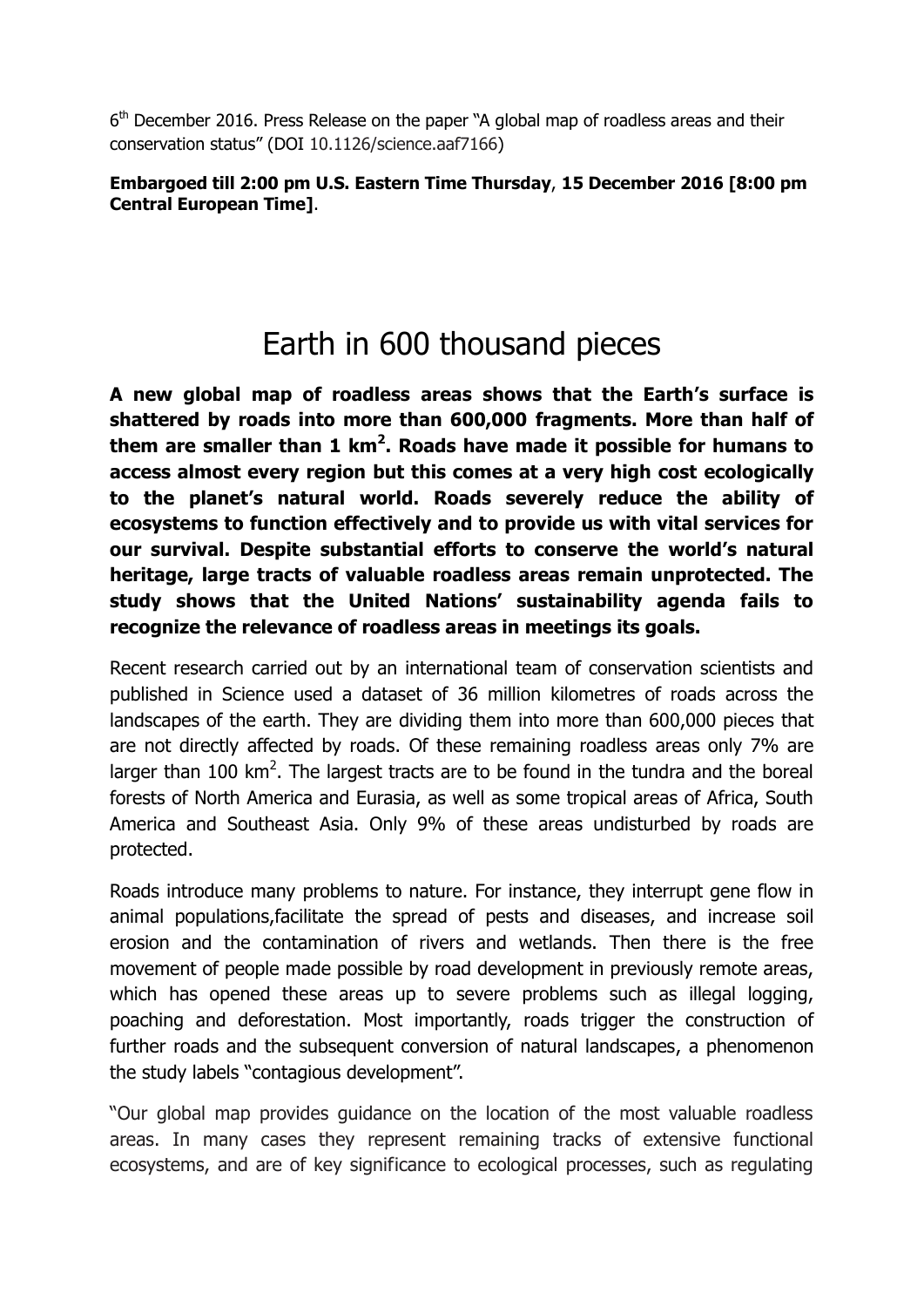the hydrological cycle and the climate," says Pierre Ibisch, lead author of the study based at the Centre for Econics and Ecosystem Management at Eberswalde University for Sustainable Development in Germany.

The researchers used a large data base generated through crowd-sourcing, the OpenStreetMap platform. "This was the best available source of information to produce a global map for roadless areas although it was clear to us the data were incomplete. Our figures overestimate roadless areas, and we know many of the areas have already gone or been reduced in size", explains Monika Hoffmann, coauthor from Eberswalde University for Sustainable Development who carried out the spatial analyses.

"All roads affect the environment in some shape or form including timber extraction tracks and minor dirt roads, and the impacts can be felt far beyond the road edge. The area most severely affected is within a 1-km band on either side of a road," says Nuria Selva, co-author of the study with the Institute of Nature Conservation of the Polish Academy of Sciences in Krakow, Poland.

The study shows that the United Nations' agenda for sustainable development, brought into force in 2015 and now referred to as the Sustainable Development Goals, presents conflicts of interest between generating economic growth and safeguarding biodiversity. Some goals threaten the remaining roadless areas. However, limiting road expansion into roadless areas could be the most cost-effective way to achieve Sustainable Development Goals that relate to preserving the world's natural heritage. The UN Convention on Biological Diversity just held its Conference of the Parties in Cancún, Mexico. Its strategic plan is represented by the so-called Aichi Biodiversity Targets. The Science study shows how this conservation plan ignores the need of safeguarding roadless areas.

"As roads continue to expand, there is an urgent need for a global strategy for the effective conservation, restoration and monitoring of roadless areas and the ecosystems they comprise. We urge governments to avoid the costly building of roads in remote areas, which would be ecologically disastrous," Pierre Ibisch concludes.

The study is a joint effort of an international team of ten conservation scientists from six countries, all members of the Roadless Initiative of the Society for Conservation Biology (www.conbio.org). Maps and information on the Roadless Initiative at [www.roadless.online](http://www.roadless.online/)<sup>1</sup>.

1

 $^1$  After December 15, 2016.